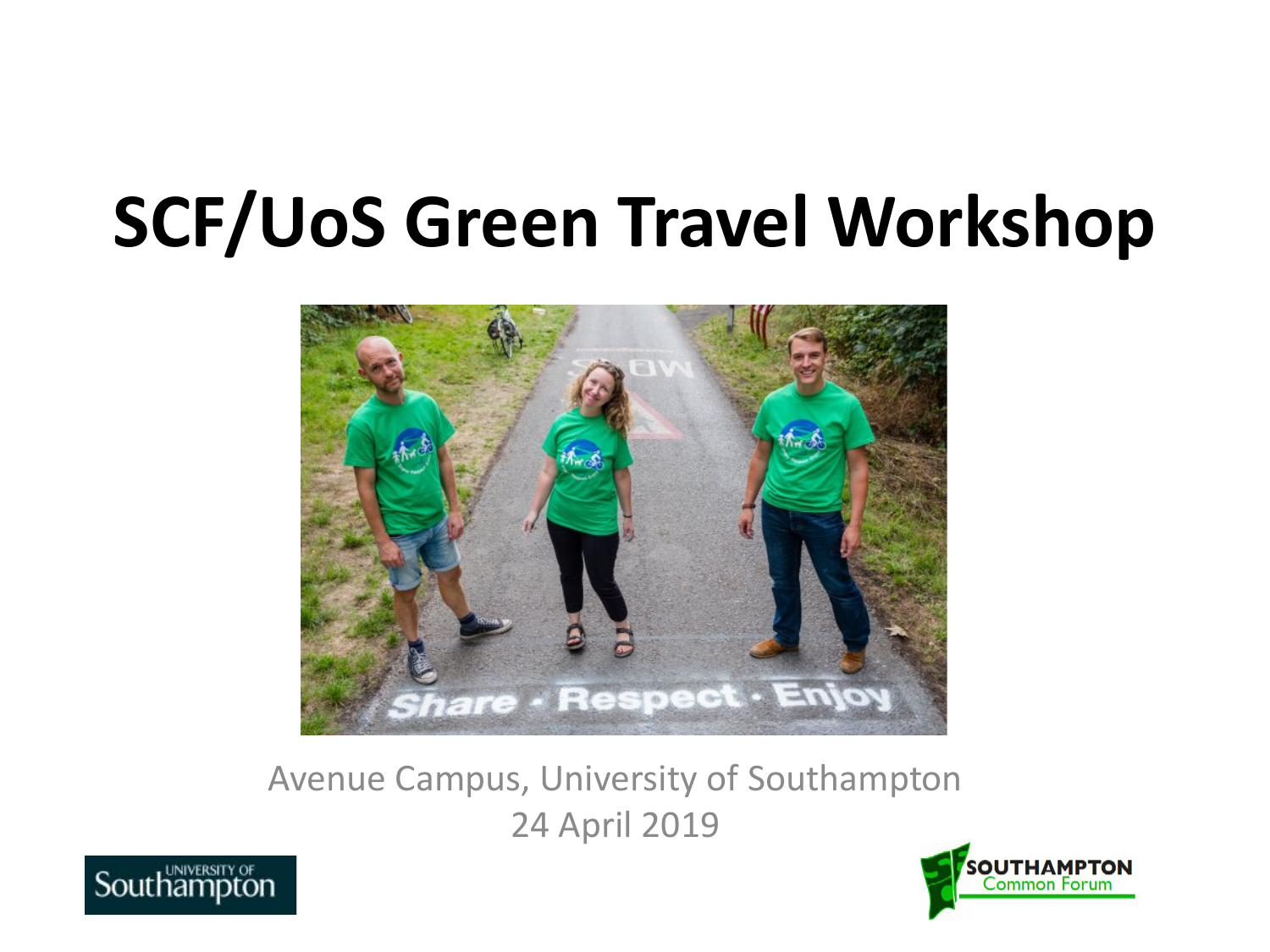# Agenda

- 07.30: Session I: SCF Research
- Roger Brown (Chair)
	- **Best practice:** SCF Green Travel & Safety Report (Jenny)
	- **What to users do and think?** Survey & Census results (Adam)
	- Discussion
- 08.30: Interval & refreshments
- 08.45: Session II: Workshop
- Adam Wheeler (Chair)
	- Workshop session on strategic approach to green travel
- 09.30: End



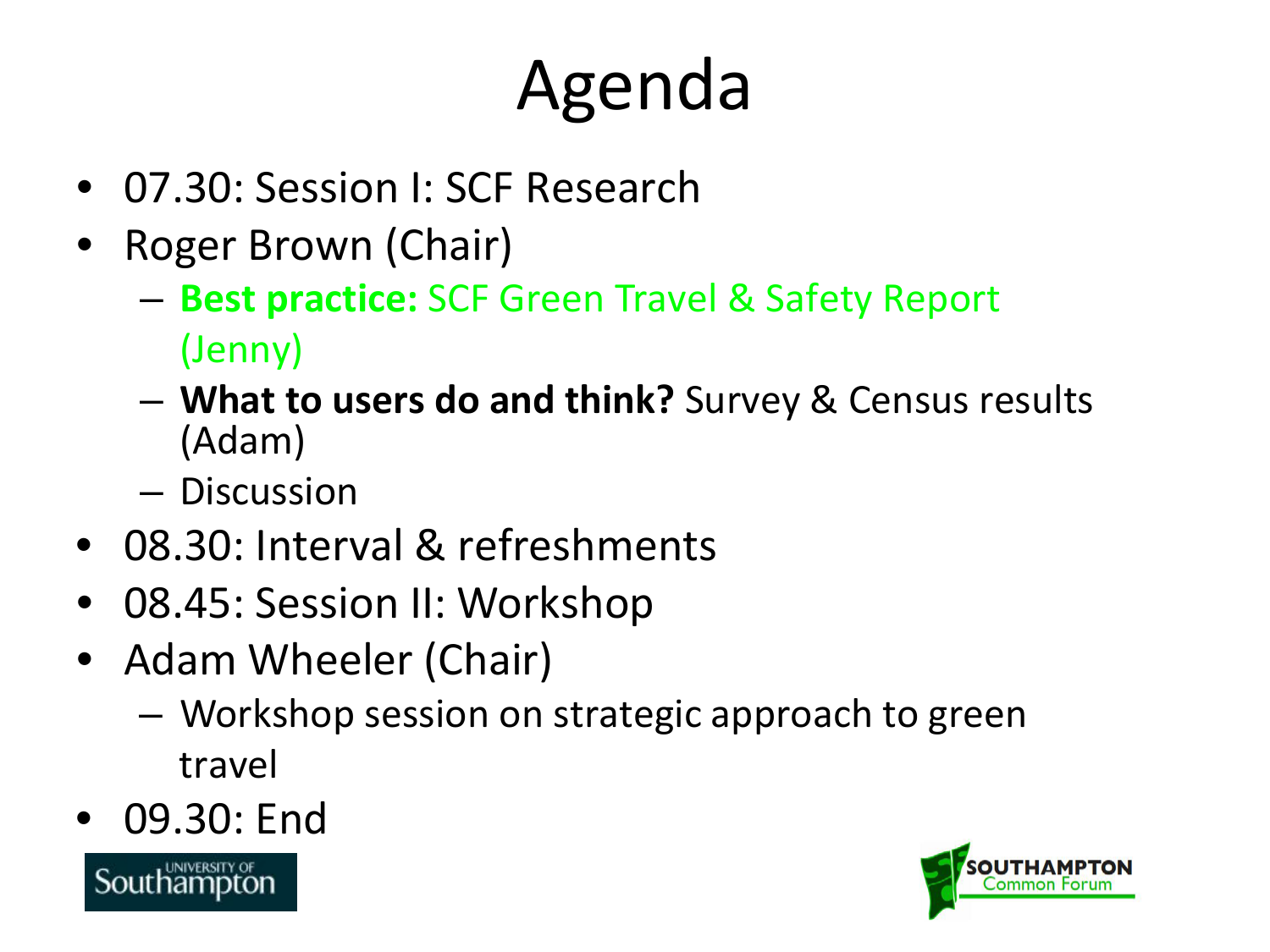# Thank-you

- Greg Churcher, Southampton City Council
- Emily Dawes, SCF
- Dave Johnston, SCF
- Jenny Marshall, SCF
- Adam Tewkesbury, University of Southampton
- **c. 700 people who contributed their ideas & views**
- Southampton City Council
- University of Southampton
- University of Southampton Students' Union
- SCAPPS
- Southampton Cycling Campaign,
- SUSTRANS
- My Journey



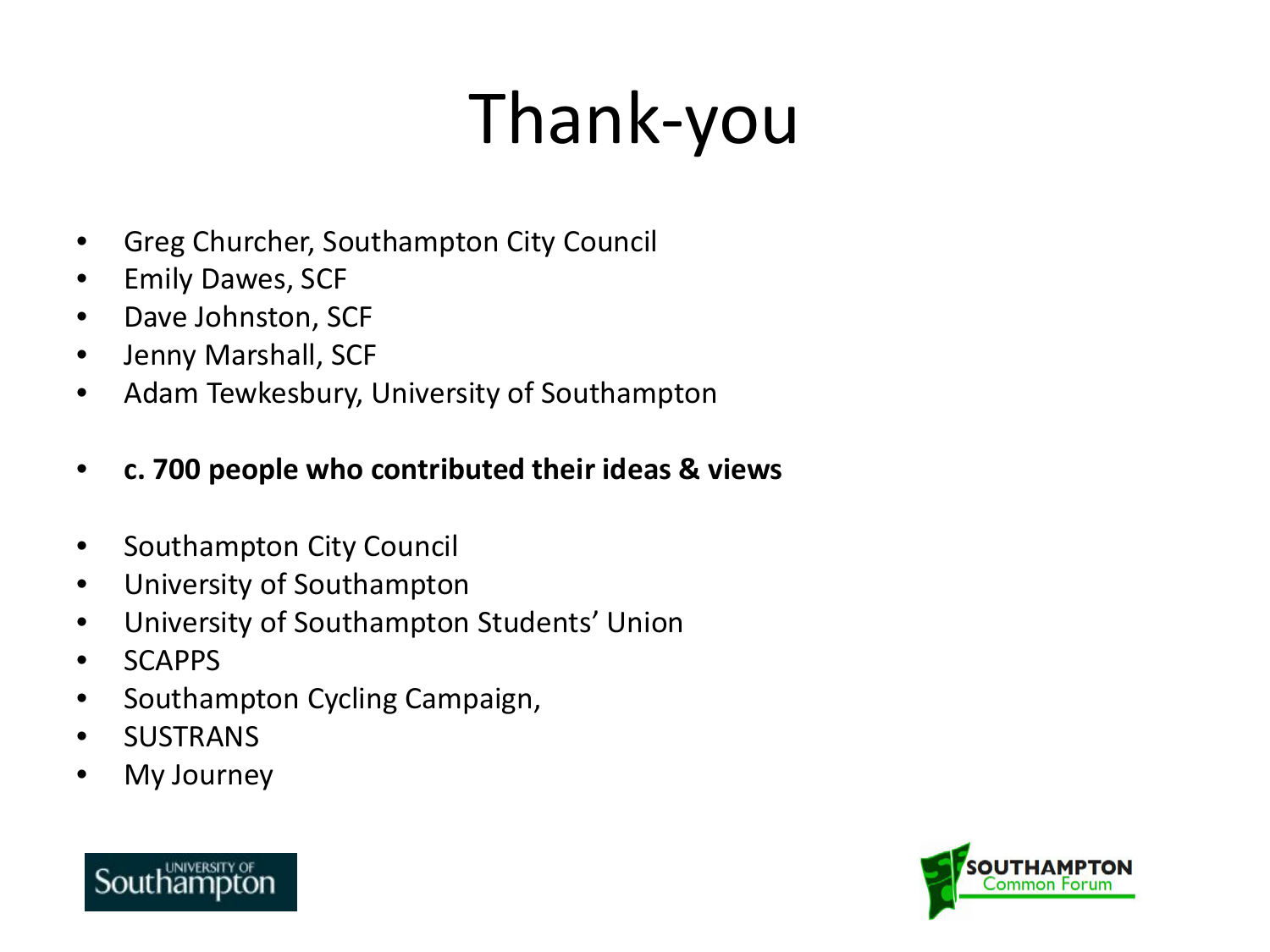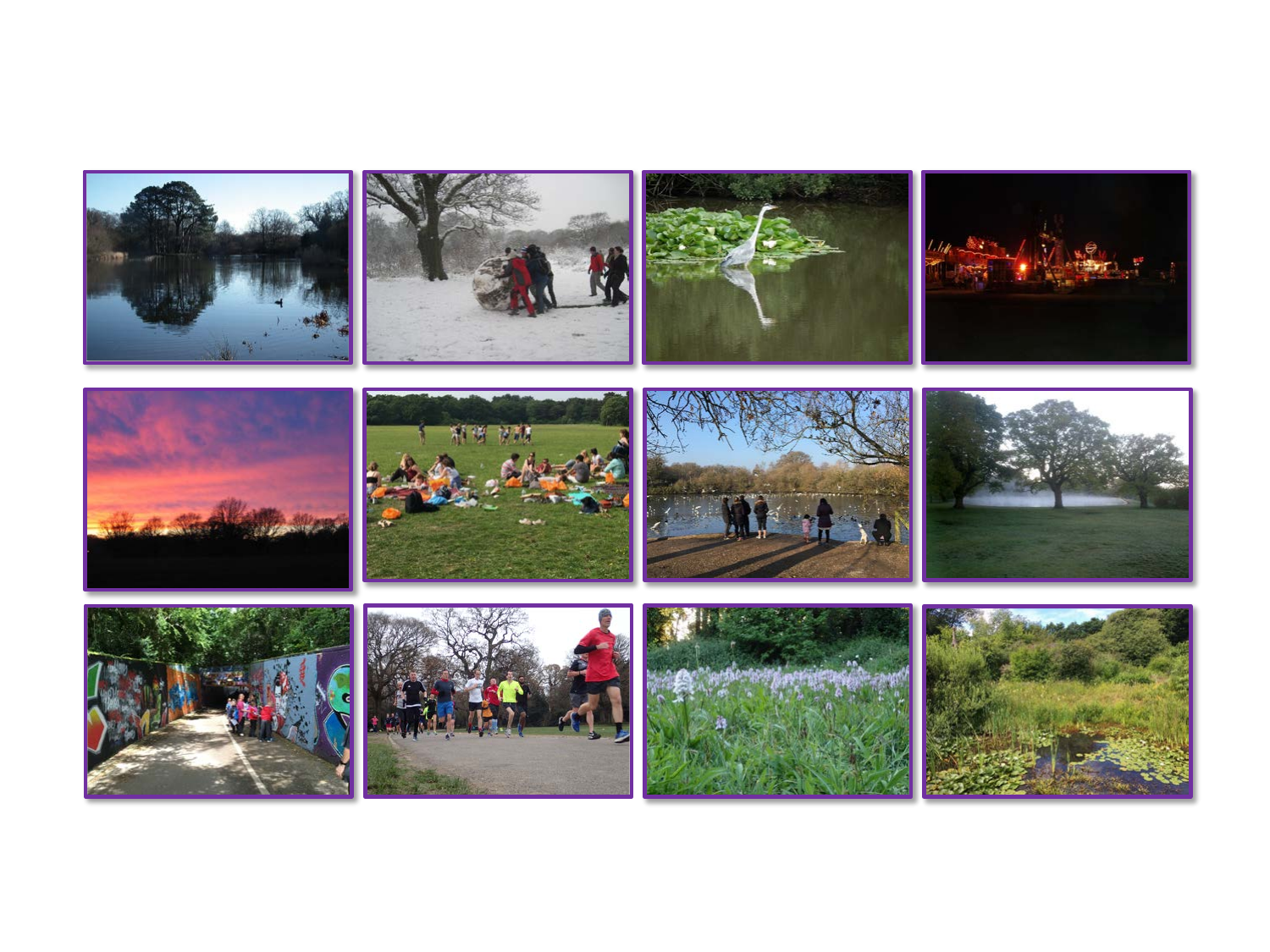#### Green Travel and Safety Report Research & Best Practice



#### Jenny Marshall, SCF



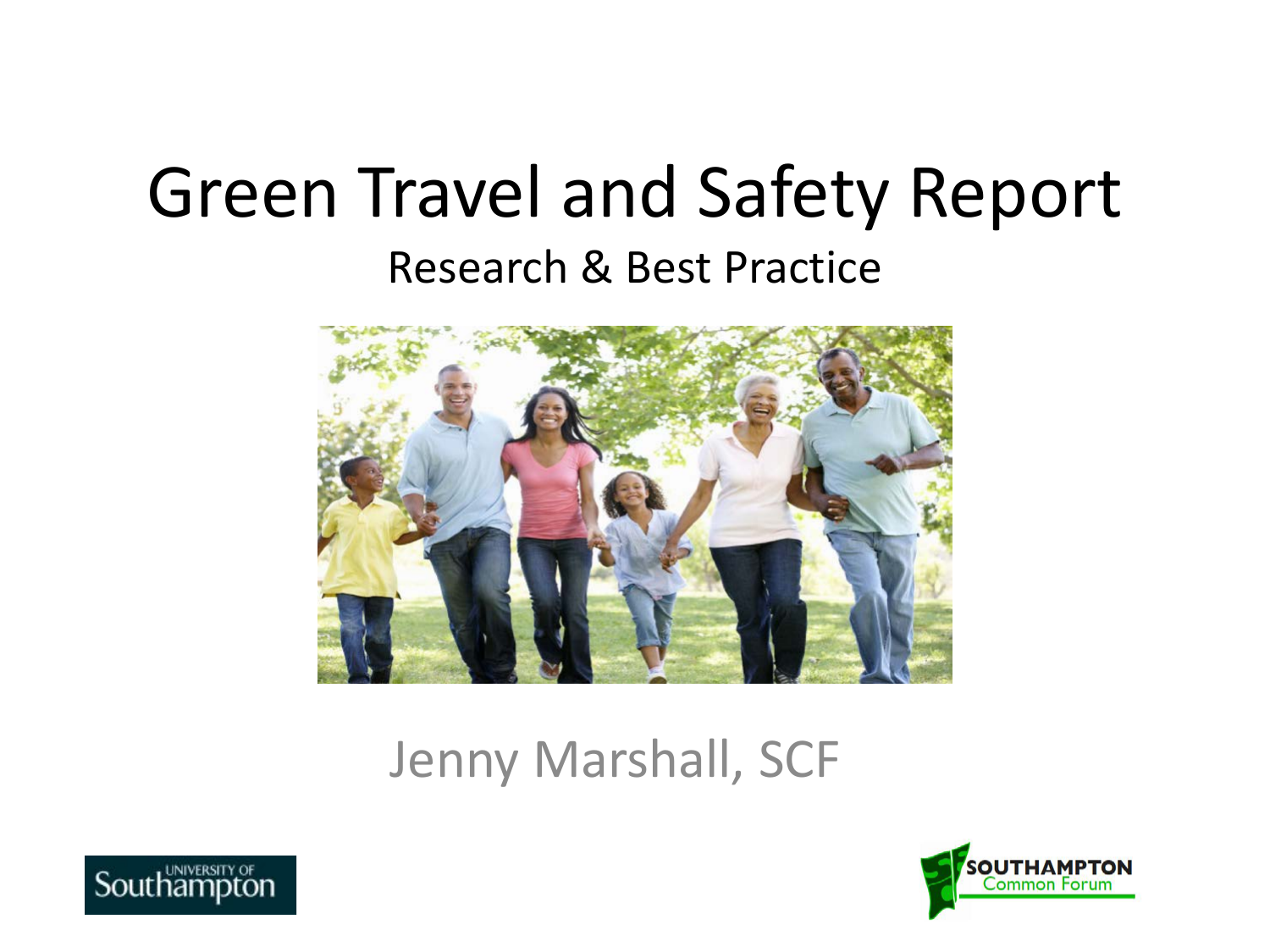# Action Plan Priorities

• Improve the facilities for green travel and reduce conflicts between pedestrians, cyclists and dog walkers

• Improve the safety of users on the Common especially after dark through increasing both the natural light and lighting on the main paths.



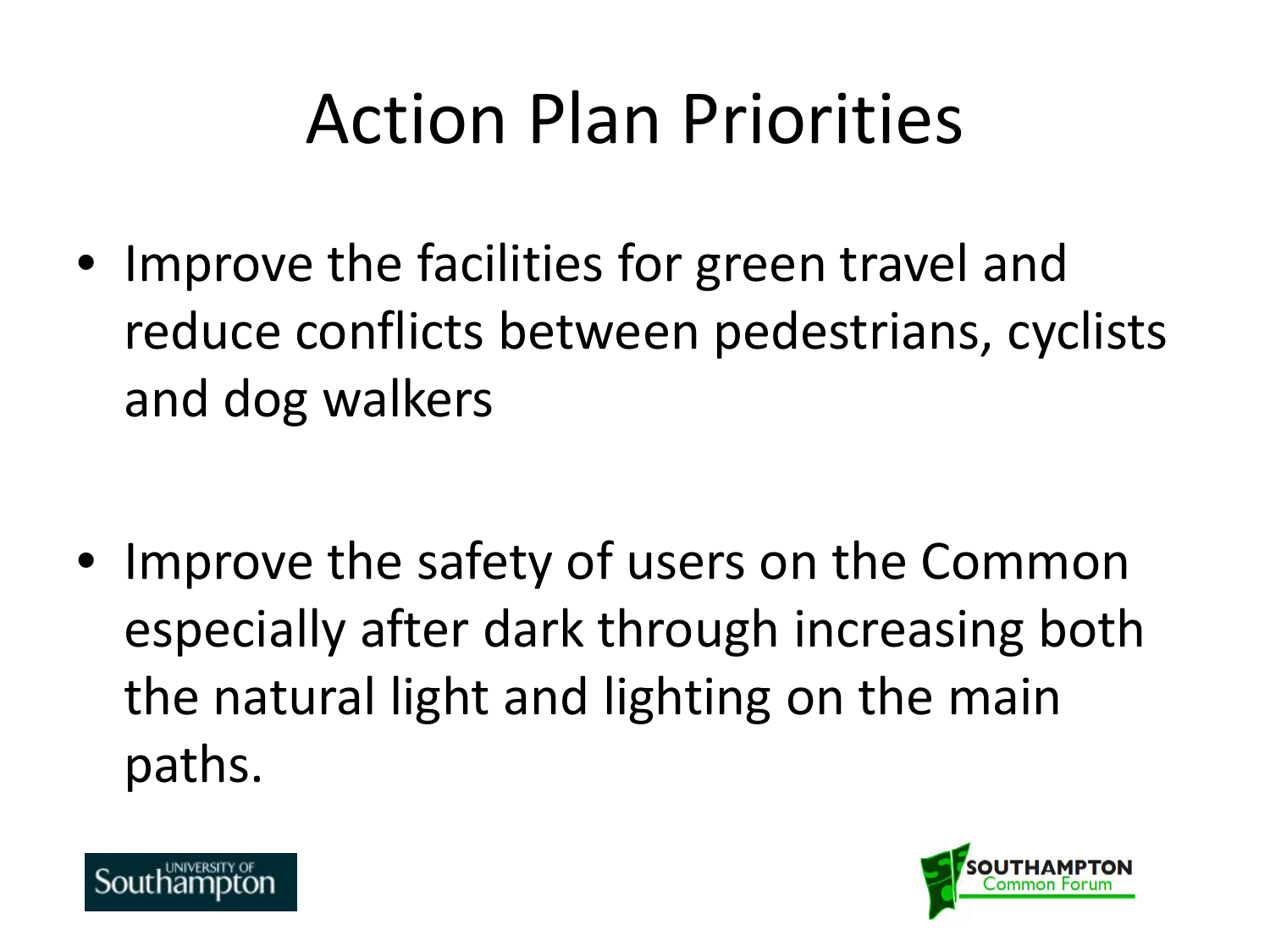#### Main Paths



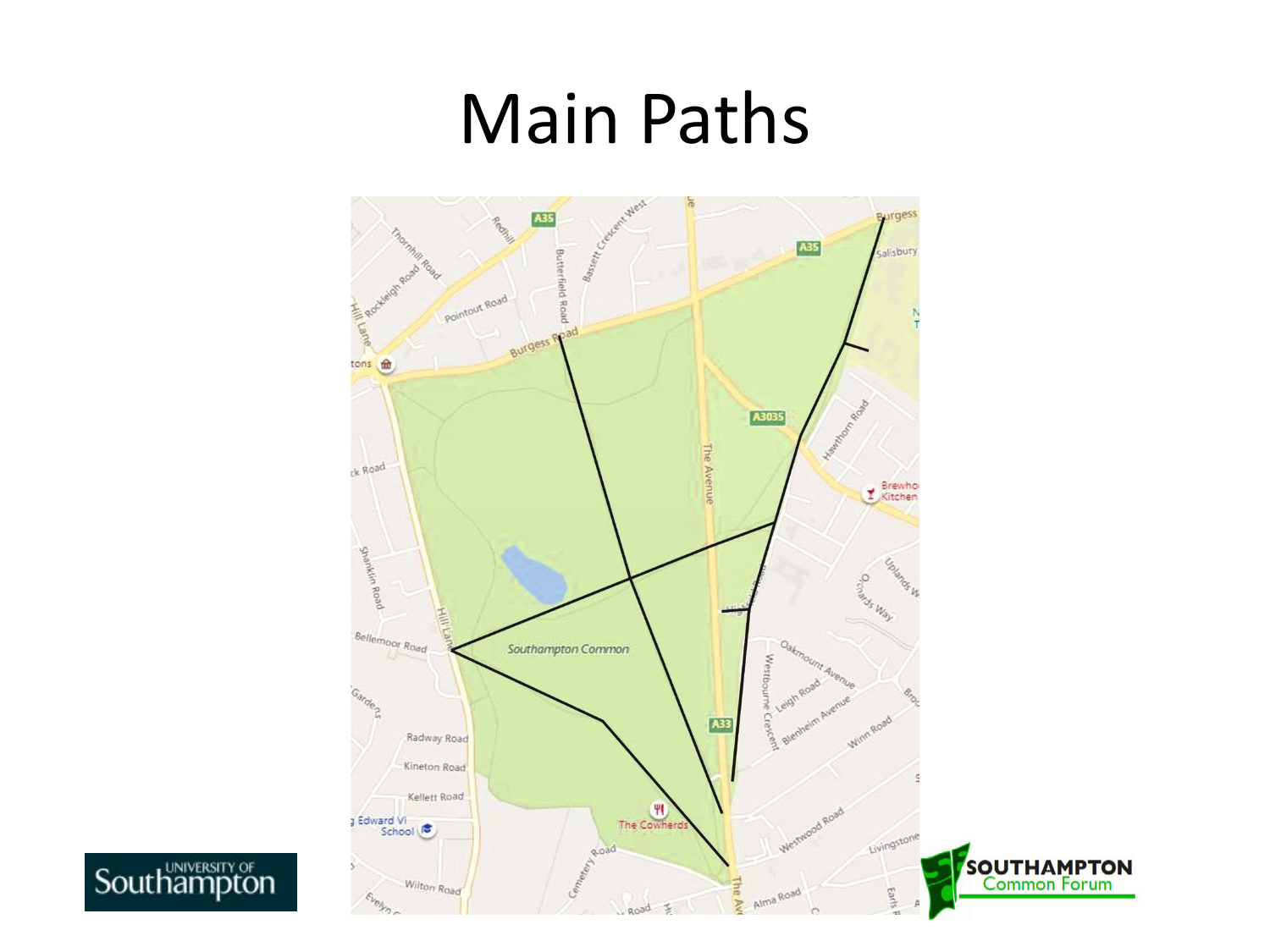## How the report was written

- GROW methodology: identify best practice elsewhere to explore options.
- Informal meetings with key stake holders.
- Limitations
	- Lack of data and evidence to underpin some sections
	- Literature focuses on urban rather then park environments.
	- Interesting methodologies

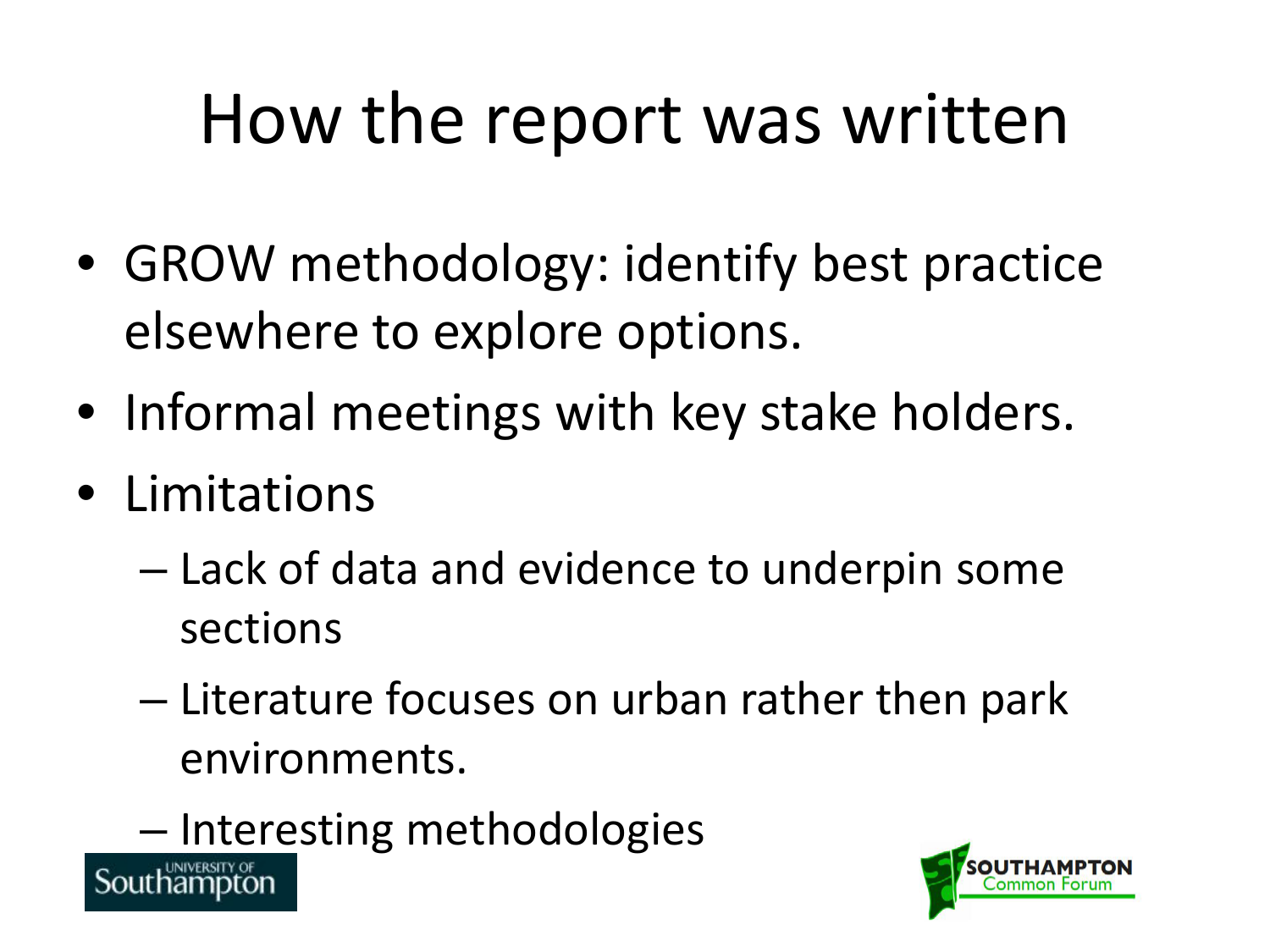#### Reduce conflicts between users

- Valued public open space for recreation and enjoyment.
- Increase in green travel on foot and bike
- Space is well shared most of the time.
- Conflicts are not as a result of deliberate antisocial behaviour.
- Focus on cyclists and pedestrians rather than dog walkers.



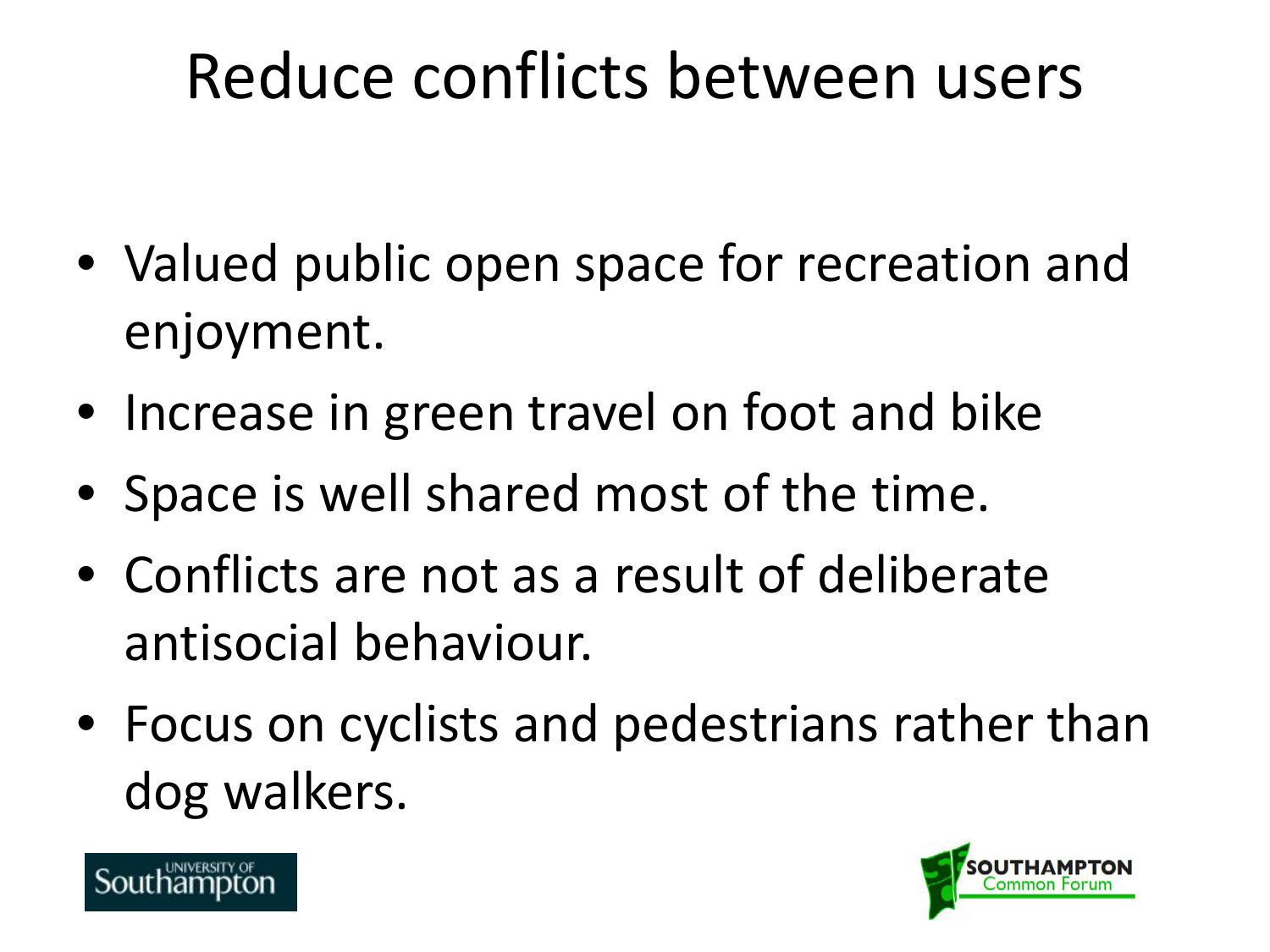# Cyclists and pedestrians

- Survey shows green travel is second most popular activity on Common.
- Conflicts more likely to take place from overtaking than meeting face to face.
- Impact of fast cyclists greatest at:-
	- Peak green travel times
	- Quiet times
	- Local pinch points



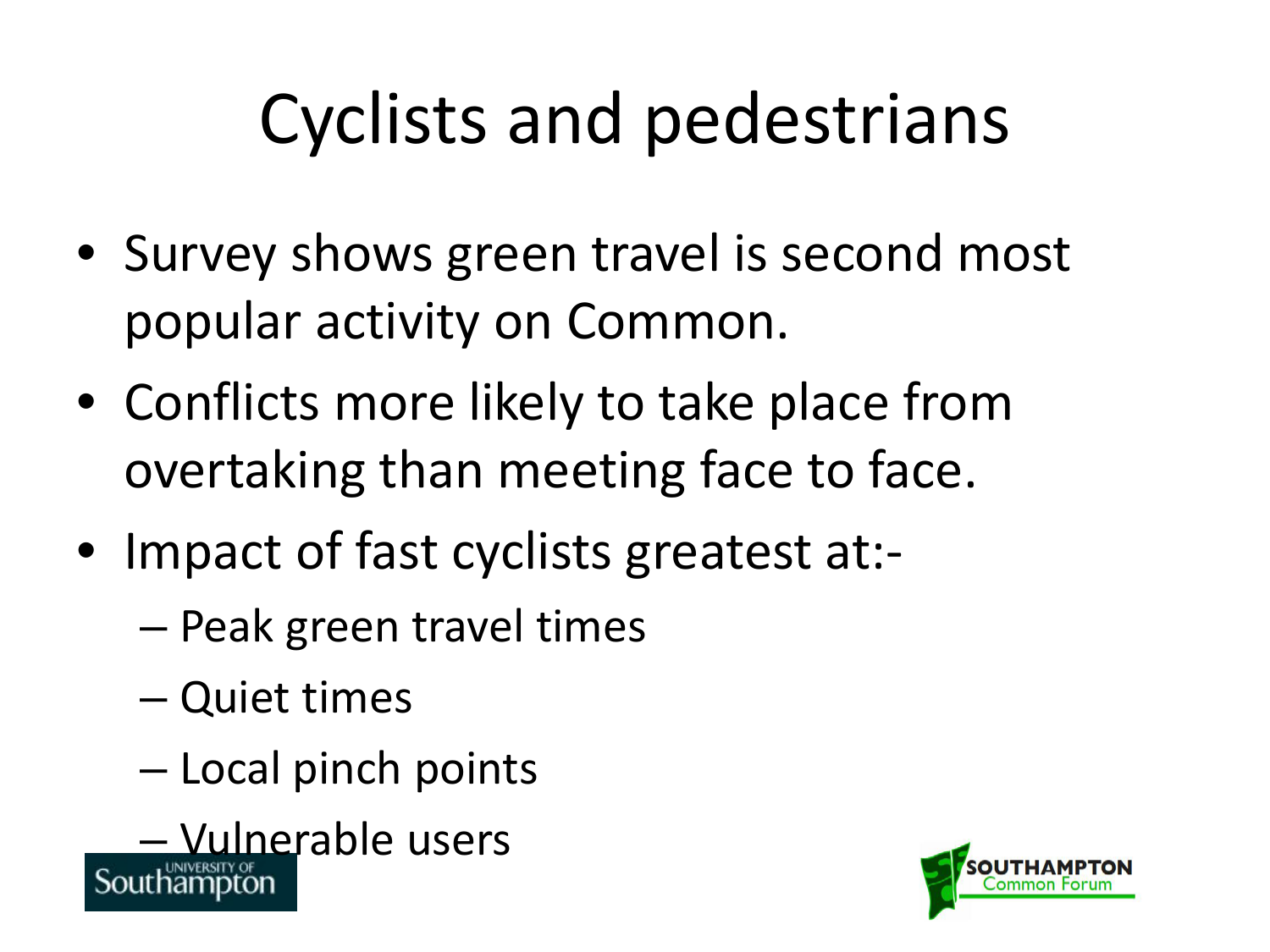## Options to reduce conflicts caused by fast cyclists

• Develop and promote a **Code of Conduct**





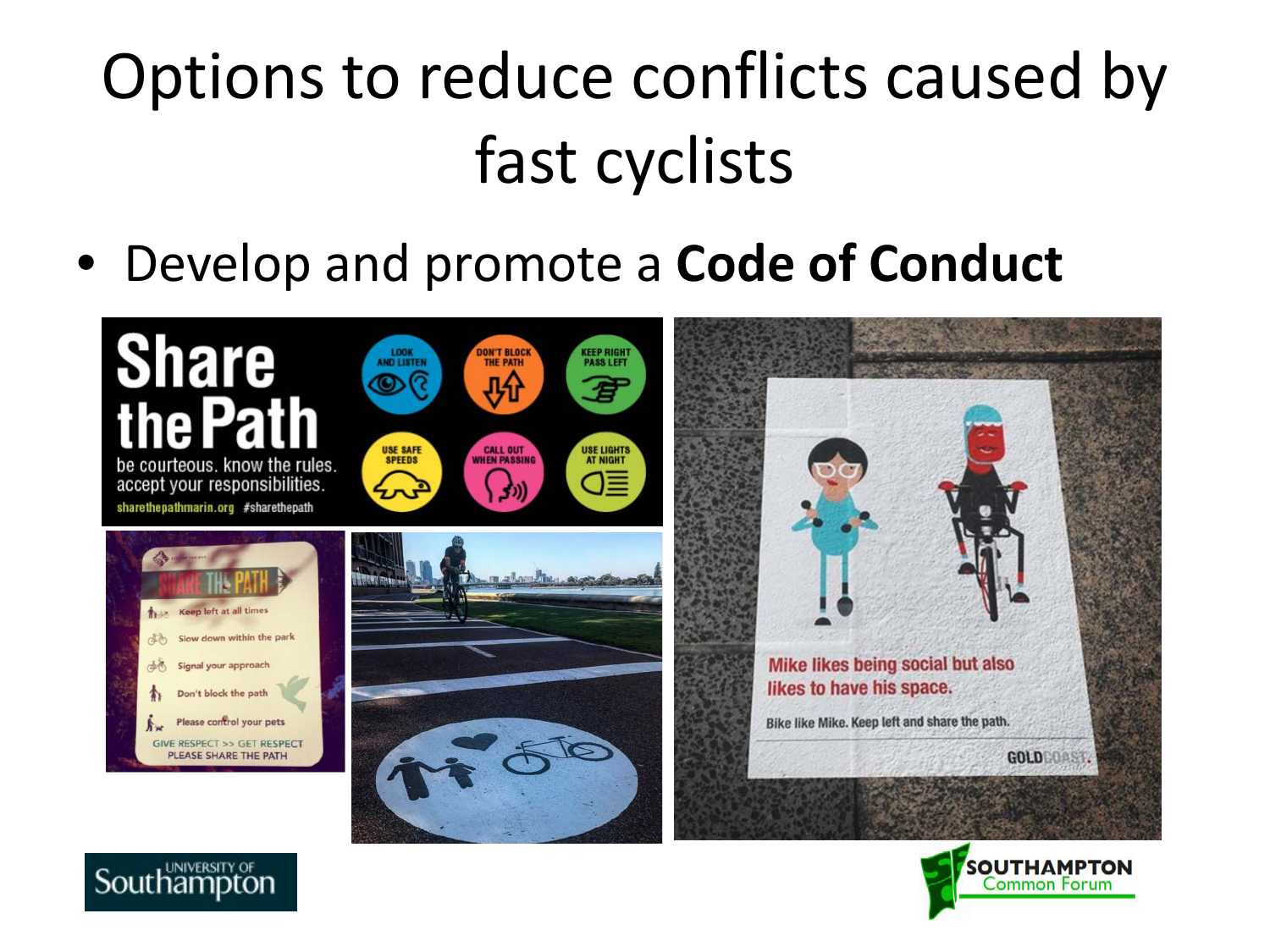## Options to reduce conflicts caused by fast cyclists

- Provide a commuter cycle path on or beside the Common
- Construct physical barriers on paths
- Widen selected main paths
- Develop segregated, split or separated paths.

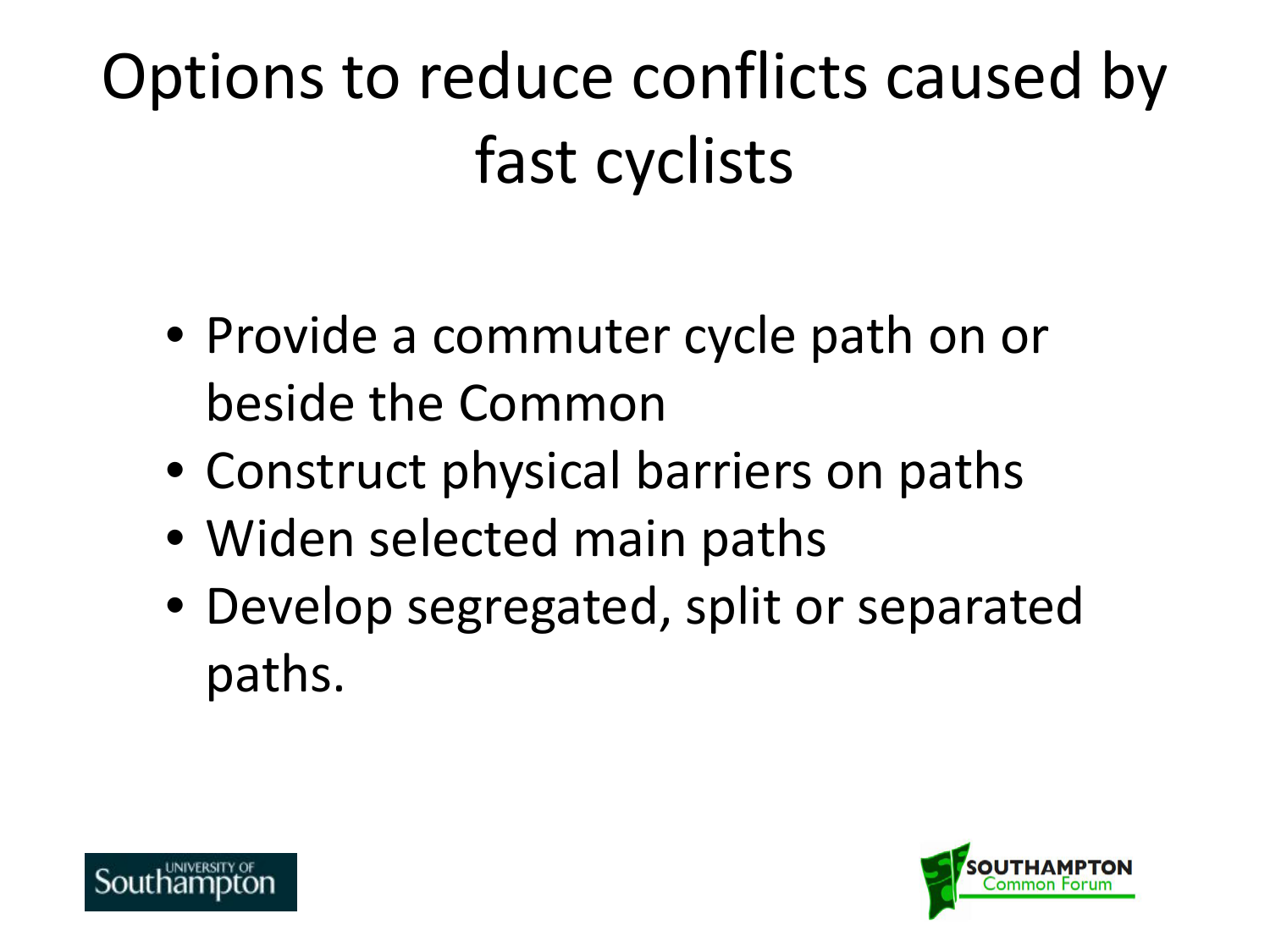Improve safety on the Common on main paths in the light and dark.

- Complex area
- Perceptions of feeling safe
	- Good visibility linked to feelings of comfort and security.
	- Some main paths traverse the open common, others are tightly constrained
	- Safety factors
		- First time user; on own or in a group; on wheels or on foot.



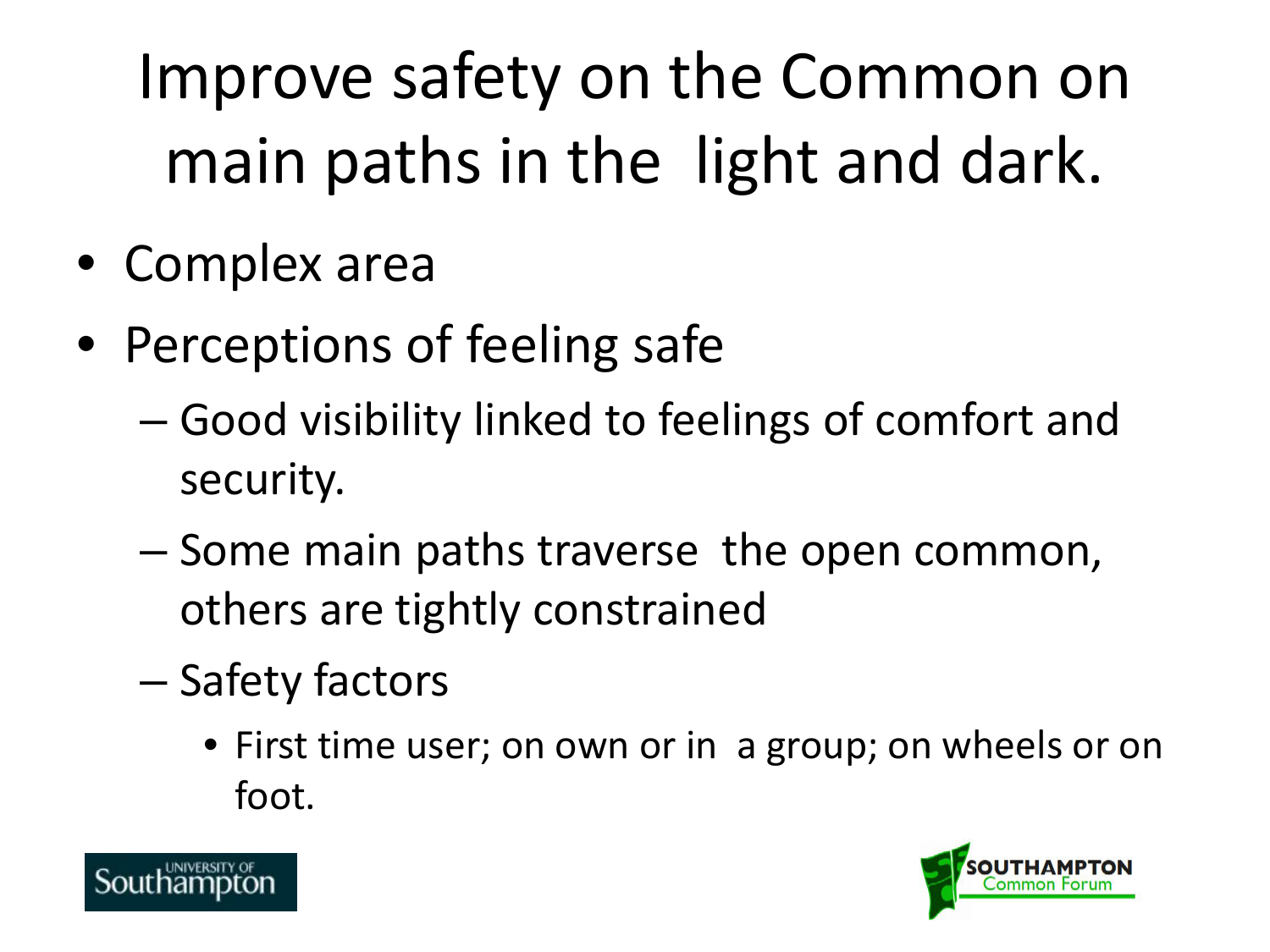## Options to improve safety on main paths in the day light

- Continue/increase vegetation clearance schedule.
- Improve signage especially near entrances.
- Promote increased usage as this improves feelings of safety.

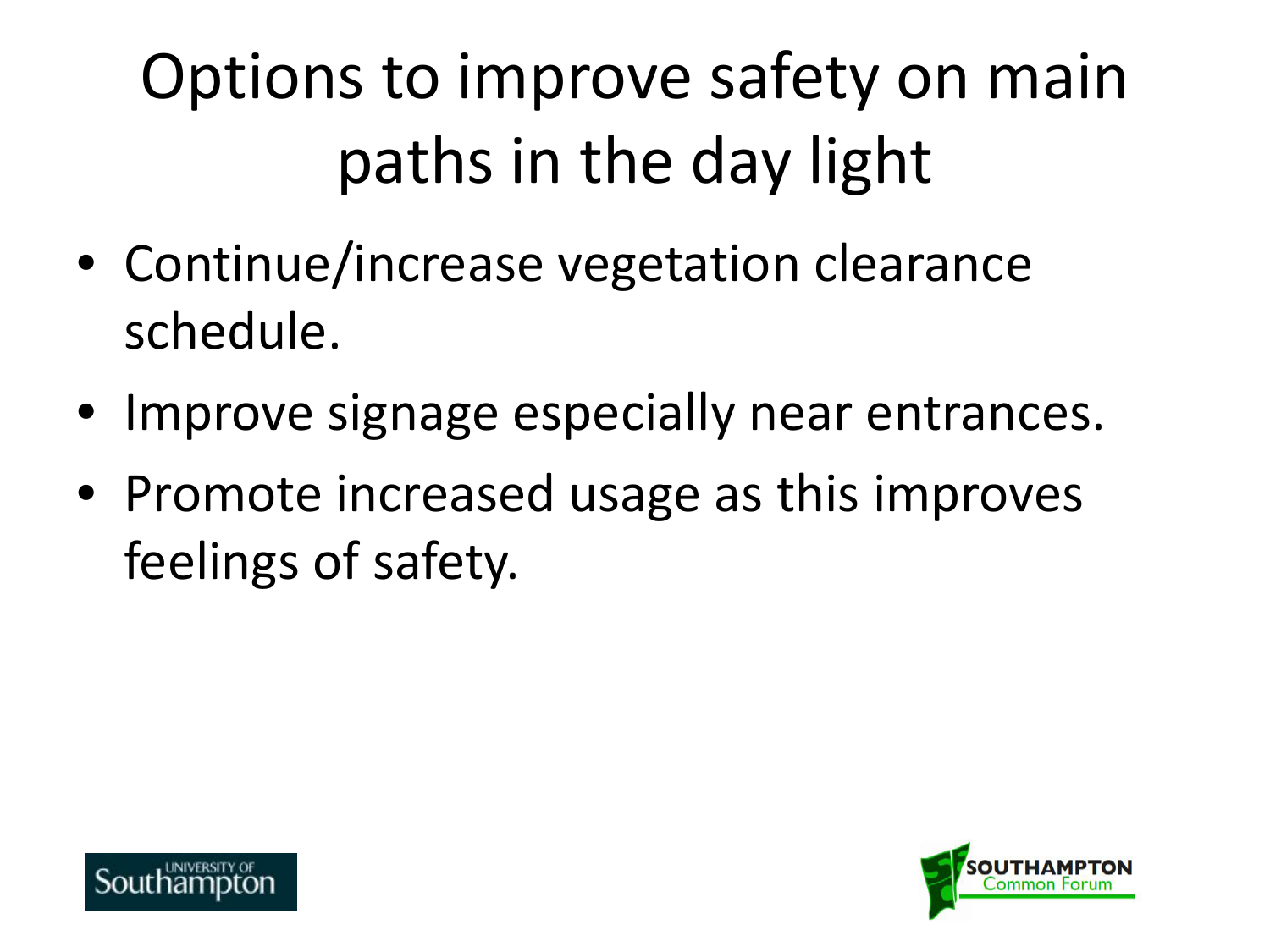## Improve safety on main paths in the dark.

- Lit paths are:
	- Highfield Road- Bellemoor
	- Bellemoor-Northlands Road.
	- Lovers Walk North
- SCC Parks Code: 'take a sensible approach'
- Improved nature friendly lighting on Common 3 years ago.
- Work with the Bat Conservation Trust and UoS.



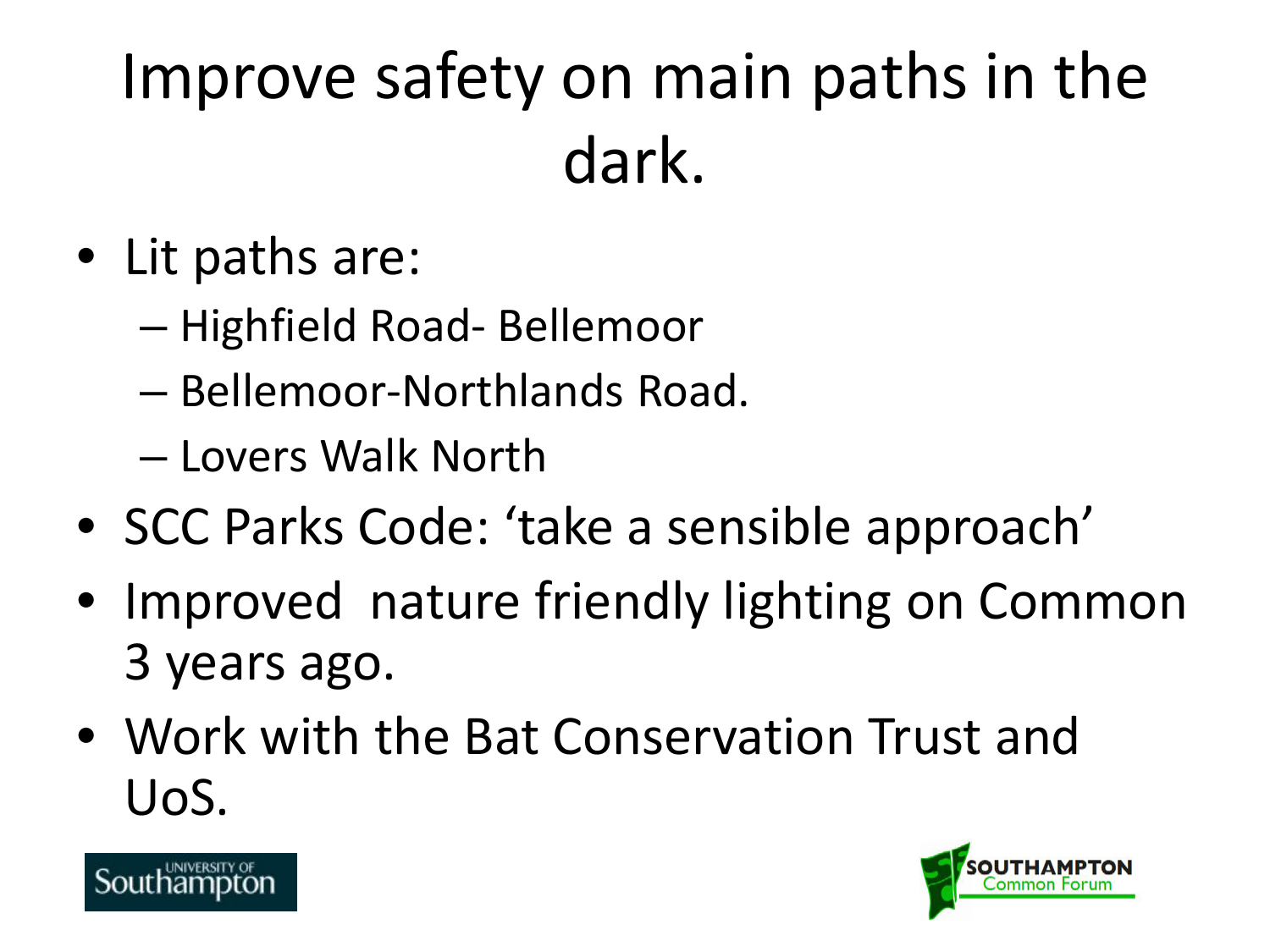## Options: Improve safety on main paths in the dark

- Improve north-south travel by identifying appropriate routes.
- Decrease the number of lit paths (space, time or light intensity)
- Provide resource to reduce crime and anti social behaviours.



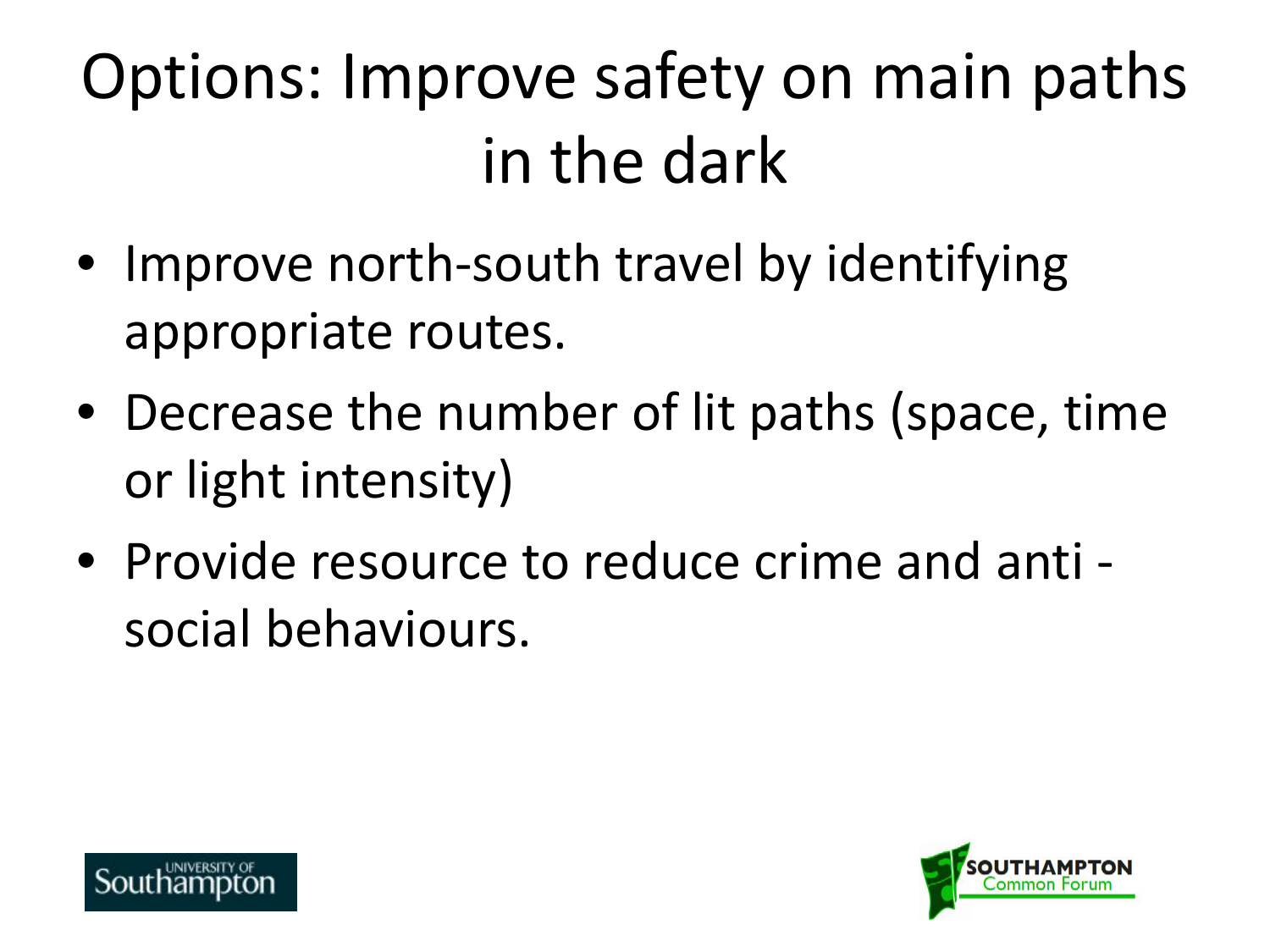# Short- medium term actions

- 1. Develop a code of conduct to encourage path users to cooperate.
- 2. Improve signage and minor infrastructure.
- 3. Ensure paths are free from intrusive vegetation.
- 4. Collect and collate data on cyclist and pedestrian travel and motivation on the Common



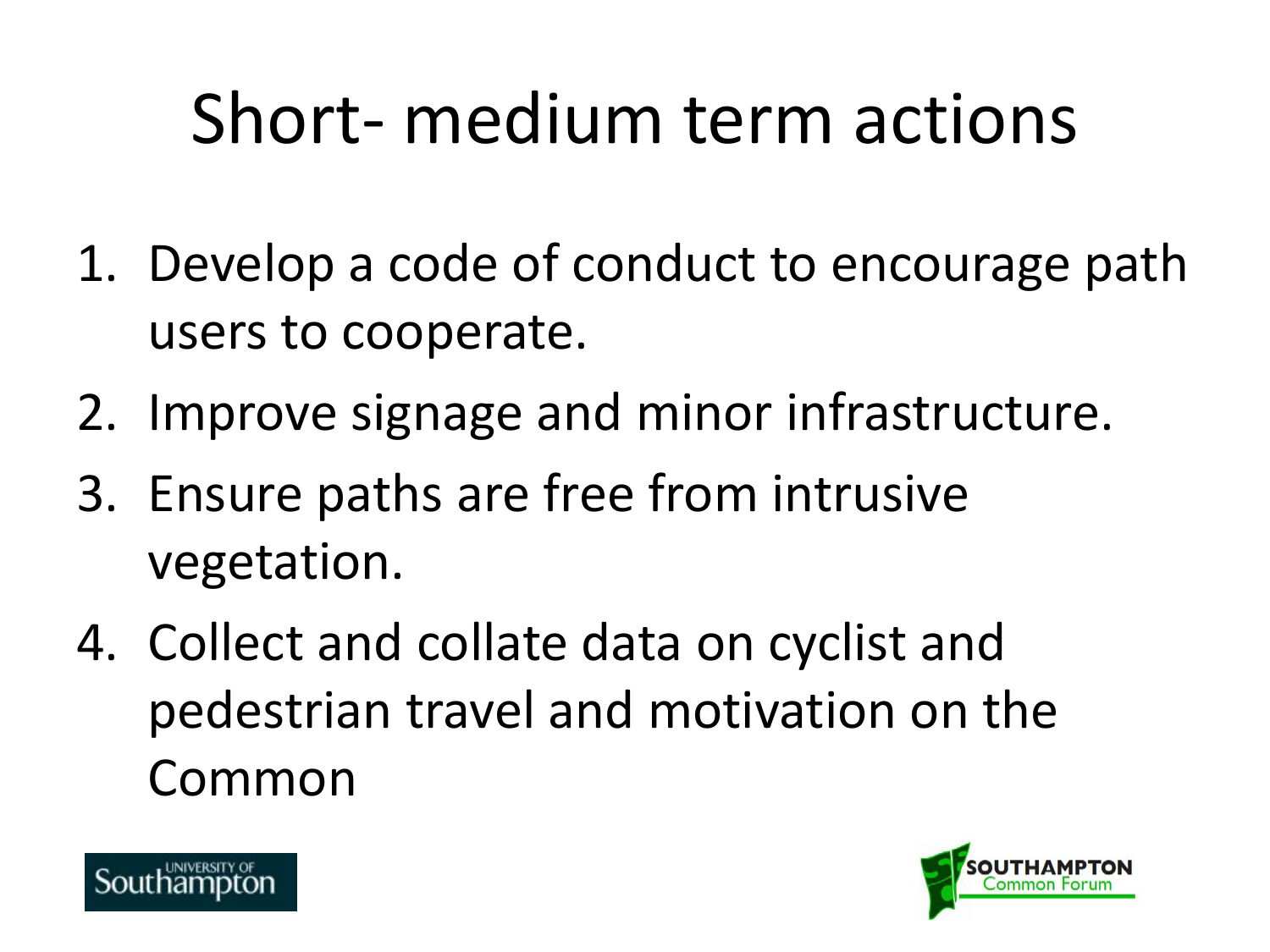# Medium–long term actions

• With users and stakeholders review northsouth routes on the Common for travel in darkness.

• If the code of conduct initiative is not felt to be effective with users and stake holders explore options 3 (physical constraints at key pinch points) and 4 (widen paths)



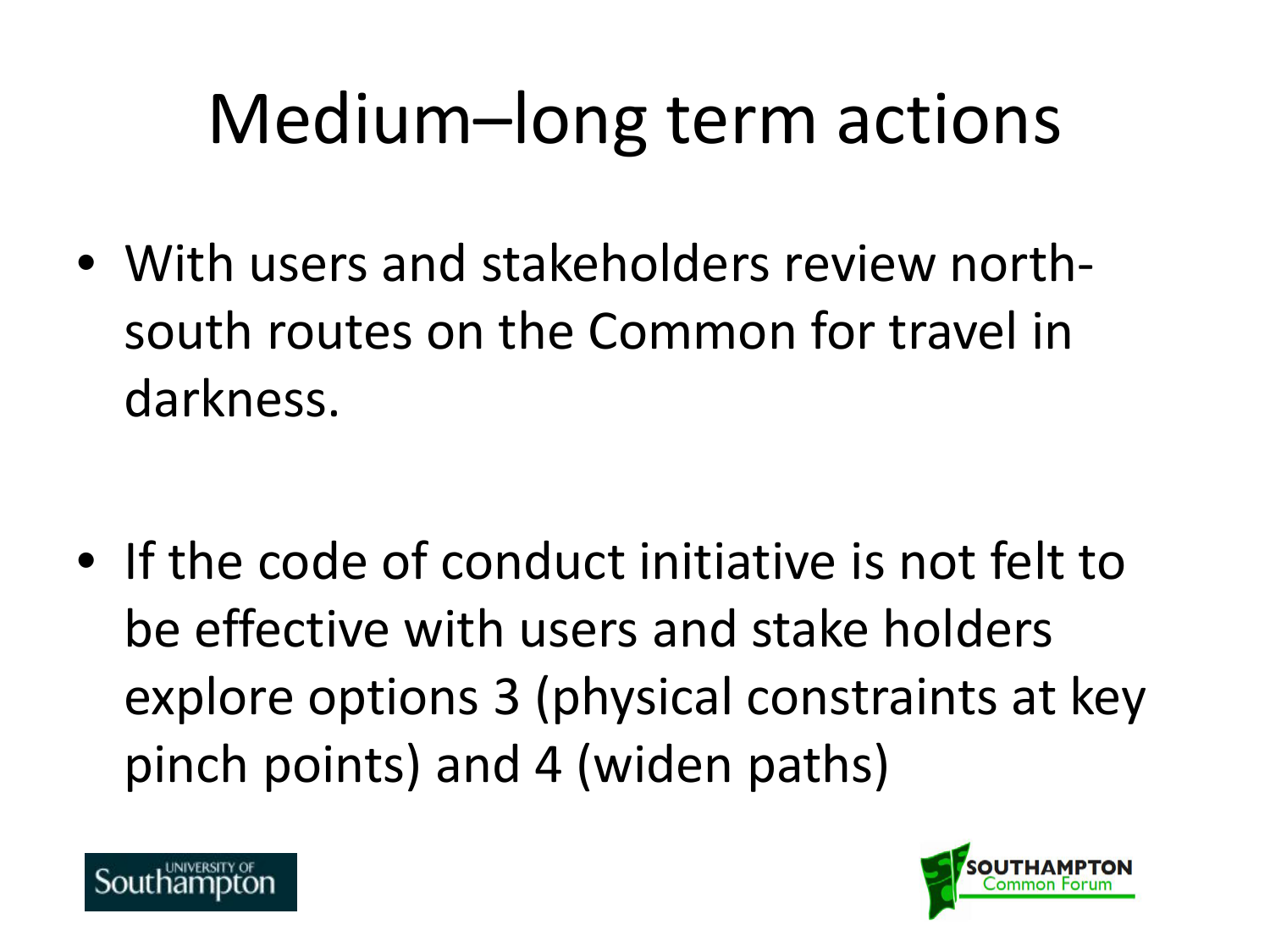#### Long term action

• Develop a framework along the lines of the Royal Parks to assess potential future initiatives on the Common.

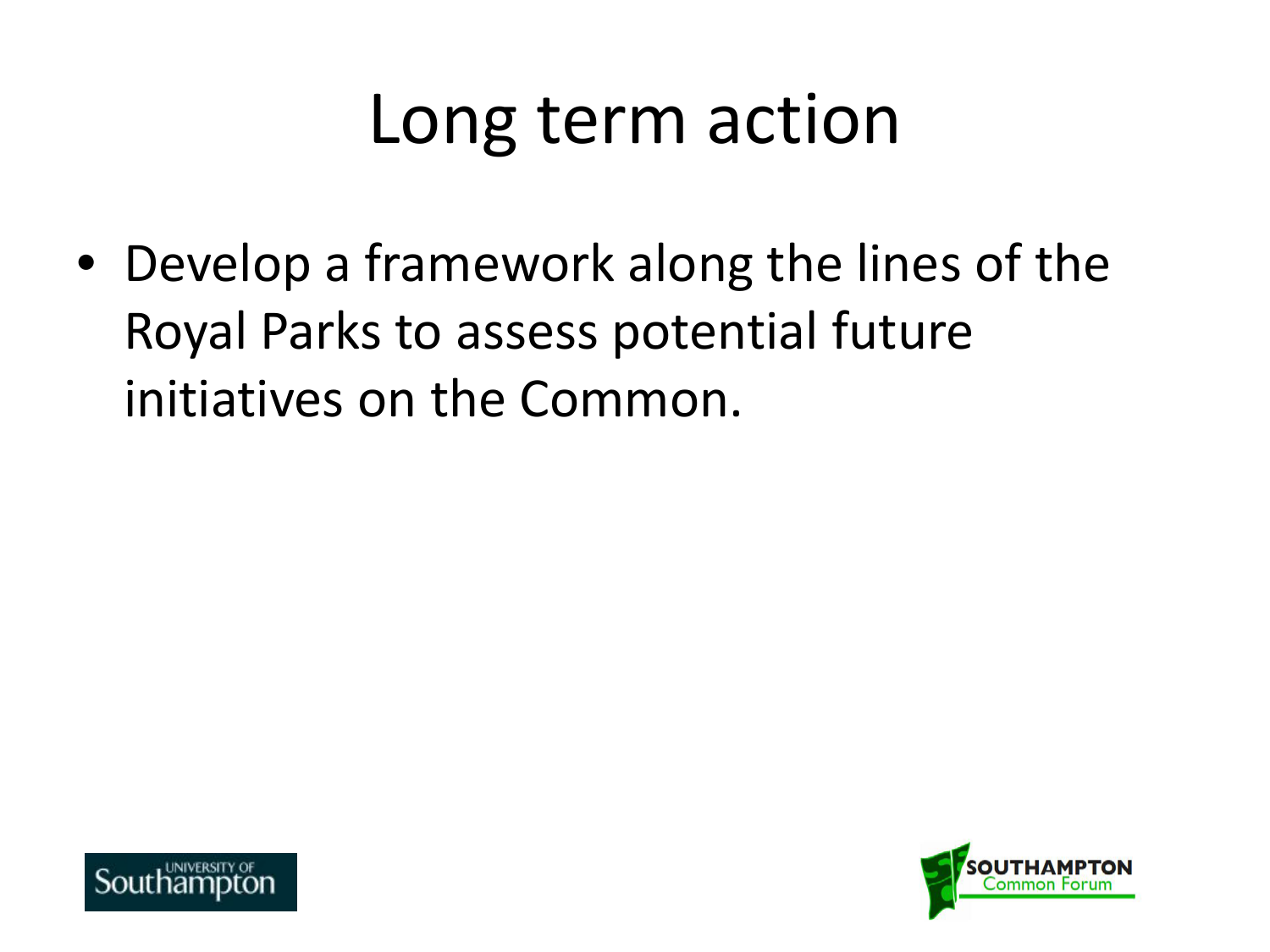#### Further research

- Survey and count fast cyclists.
- Find out if:-
	- codes of conduct are effective.
	- there is dedicated research about cyclists in parks and commons.
	- research into path width and cycling in parks
	- develop and explore bat research.